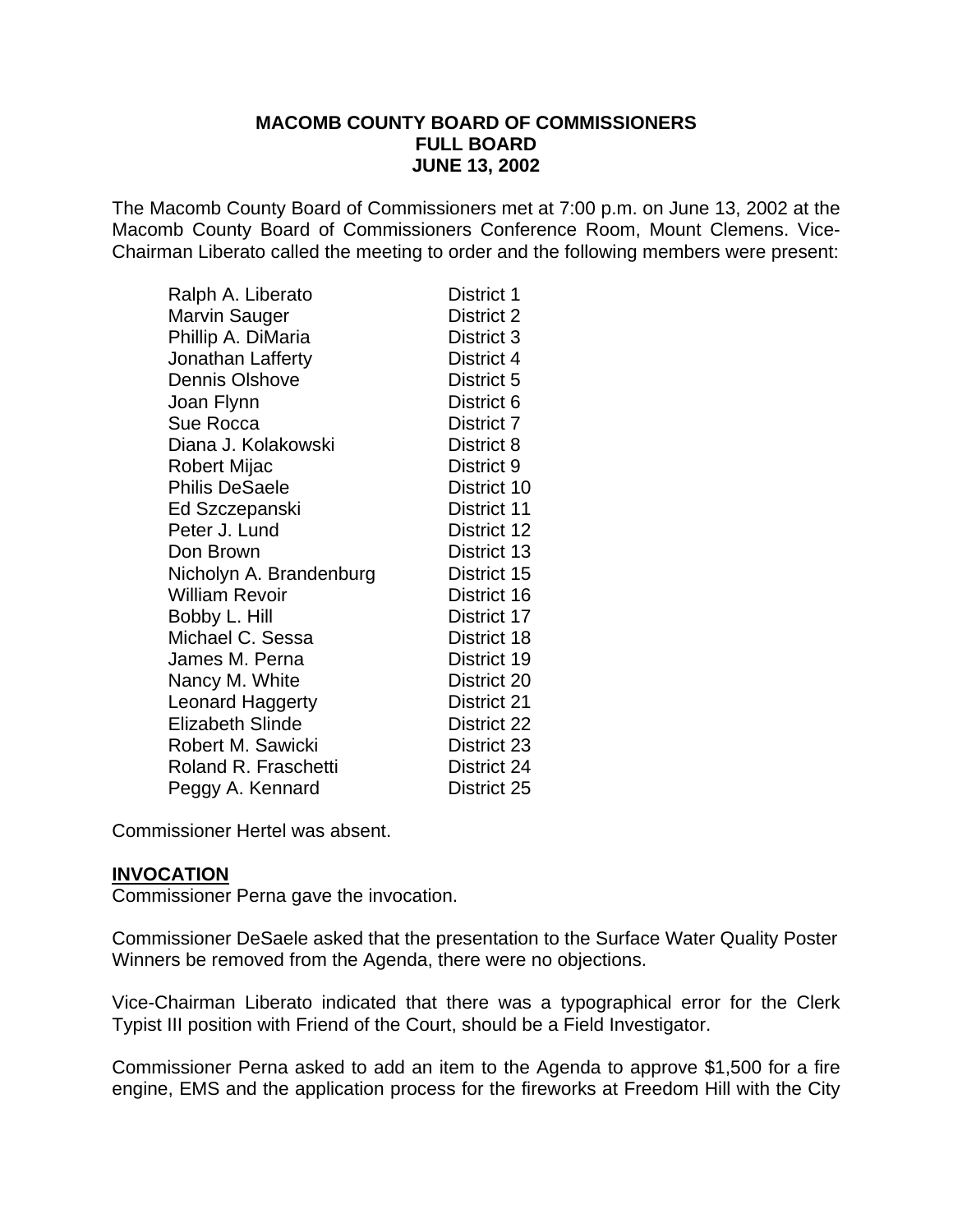of Sterling Heights. He indicated that Ralph Roberts privately contributed the remaining \$13,500 to the County for fireworks. The additional funds, if required, will be covered by the City of Sterling Heights. There were no objections, it was added as item 9a.

Commissioner Flynn requested that the next Full Board meeting of July 11, 2002 be moved from 7:00 p.m. to 9:00 a.m. There were no objections; it was added as item 9b.

Commissioner Brown asked that the following item that was waived to Full Board by the Chairman of the Legislative and Administrative Services and Budget Committees be approved: Resolution to approve the purchase of 50,000 County highway maps (2,000 per Commissioner district) by piggyback order on the Macomb County Road Commission bid, with funding available from the Public Information Fund. There were no objections; it was added as item 9c.

Commissioner Lafferty asked that a resolution be added for General Motors Tech Center for putting a historical marker on their property. There were no objections; it was added as item 9d.

# **AGENDA**

A **MOTION** to adopt the Agenda as Amended was made by Commissioner Sauger, supported by Commissioner Brown, and the **MOTION CARRIED**.

#### **MINUTES**

A **MOTION** to approve the minutes dated May 16, 2002 was made by Commissioner Lafferty, supported by Commissioner Brown, and the **MOTION CARRIED**.

### **PRESENTATIONS**

Frank Taylor, Director of Community Services and Barbara Bauman, Operations Coordinator presented the Walk for Warmth Plaque to the Board of Commissioners for all of their support.

### **PUBLIC PARTICIPATION**

#### *Donna Congemi, Sterling Heights, Michigan*

Announced that Martha T. Berry employee of 21 years, Byron Sanders, an AFSCME #411 member, was named 2002 Chef of the Year by the Michigan Minority Women's Network.

#### *Edward Minas, Armada Township, Michigan*

Spoke about elected officials violating recall laws.

### **ADDED AGENDA ITEMS**

Item 9a: Commissioner Perna explained the normal expenditure for the annual fee of \$1,500 for the fire engine, EMS and application process for fireworks at Freedom Hill. The funds would come from the Parks and Recreation fund, not the General Fund. A vote was taken on the **MOTION** and the **MOTION CARRIED**, with Commissioners Brown and Sessa voting **NO**.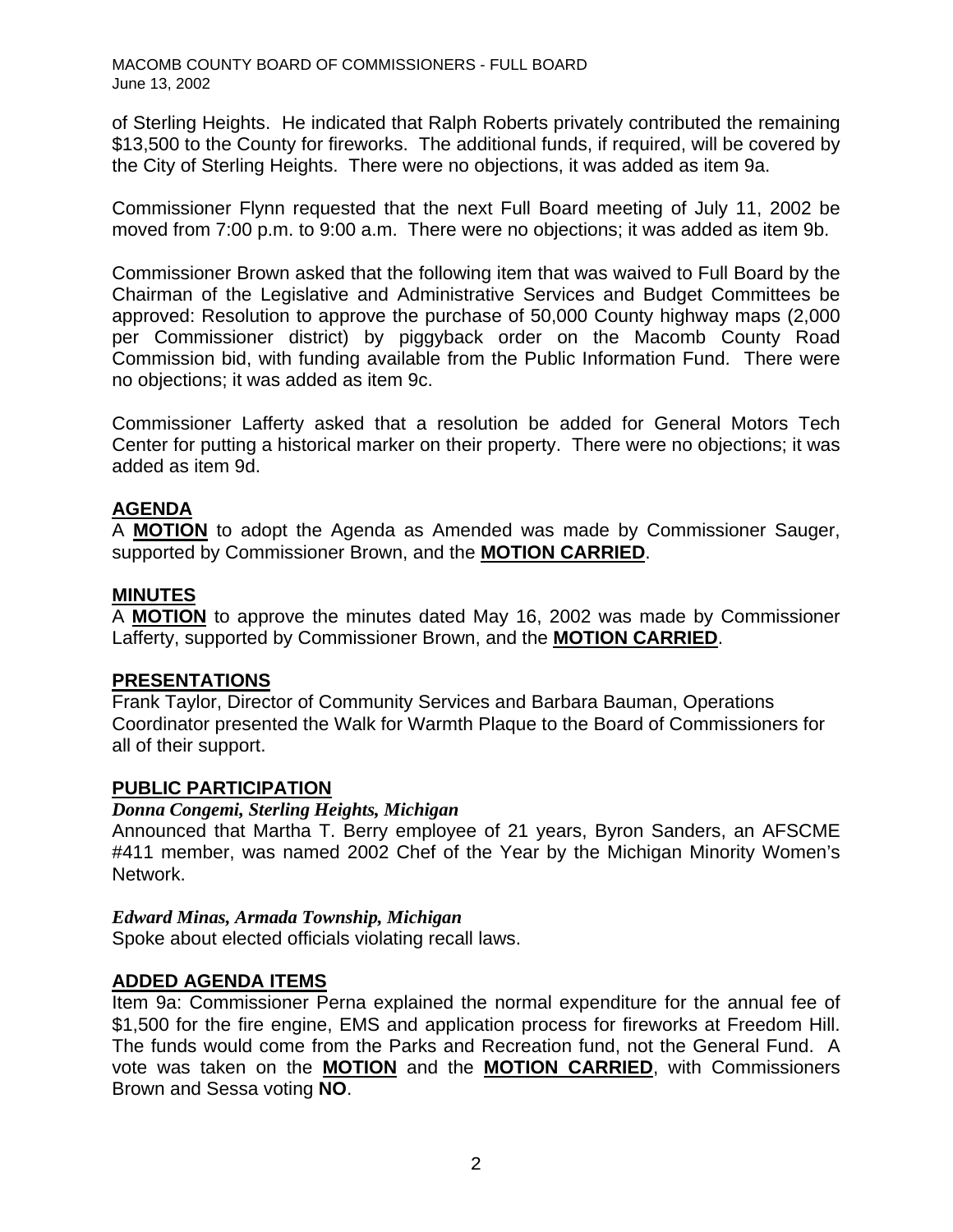Item 9b: A **MOTION** was made by Commissioner Flynn, supported by Commissioner Sauger to move the next Full Board meeting of July 11, 2002 from 7:00 p.m. to 9:00 a.m. A vote was taken on the **MOTION** and the **MOTION CARRIED**, with Commissioner Szczepanski voting **NO**.

Item 9c: A **MOTION** was made by Commissioner Mijac, supported by Commissioner Sauger to approve the purchase of 50,000 County highway maps (2,000 per Commissioner district) by piggyback order on the Macomb County Road Commission bid, with funding available from the Public Information Fund. A vote was taken on the **MOTION** and the **MOTION CARRIED**, with Commissioner Sessa voting **NO**.

Item 9d: A **MOTION** was made by Commissioner Lafferty, supported by Commissioner Flynn to add a resolution for General Motors Tech Center for putting a historical marker on their property. A vote was taken on the **MOTION** and the **MOTION CARRIED**.

## **COMMITTEE REPORTS:**

A **MOTION** was made by Commissioner Perna, supported by Commissioner Lund to move approve all committee reports in their entirety and carry forward all **NO** votes recorded in Committee.

Commissioner Sessa asked Corporation Counsel, George Brumbaugh if it was a requirement that all items be read and voted on during the Final Board meeting of the month. George Brumbaugh stated (verbatim), "There's no requirement under state law or Robert's Rules of Order, many bodies use a consent agenda and that's basically what this is. You are consenting there's no items here unless a particular commissioner wants a particular item removed and is particularly read then they can request that and that should be done. Otherwise you can vote on these in their entirety as moved."

Commissioner Brandenburg is voting **NO** on all motions regarding computers.

Commissioner Revoir wanted each committee report voted on separately.

A vote was taken on the **MOTION** and the **MOTION CARRIED**.

# *LEGISLATIVE AND ADMINISTRATIVE SERVICES COMMITTEE – June 4, 2002*

The Clerk read the recommendation from the Legislative and Administrative Services Committee and a **MOTION** was made by Chairperson Mijac, supported by Vice-Chairperson Rocca, to adopt the committee recommendation.

1. APPROVE THE FOLLOWING COMPUTER EQUIPMENT REQUESTS:

ONE DELL LATITUTDE C810 STANDARD LAPTOP COMPUTER, THREE DELL GX150 PROCESSOR STANDARD PCs AND ONE HEWLETT PACKARD LASER JET 4100TN STANDARD LASER PRINTER FOR CIRCUIT COURT AT A COST NOT TO EXCEED \$8,462.00; FUNDING IS AVAILABLE IN THE MIS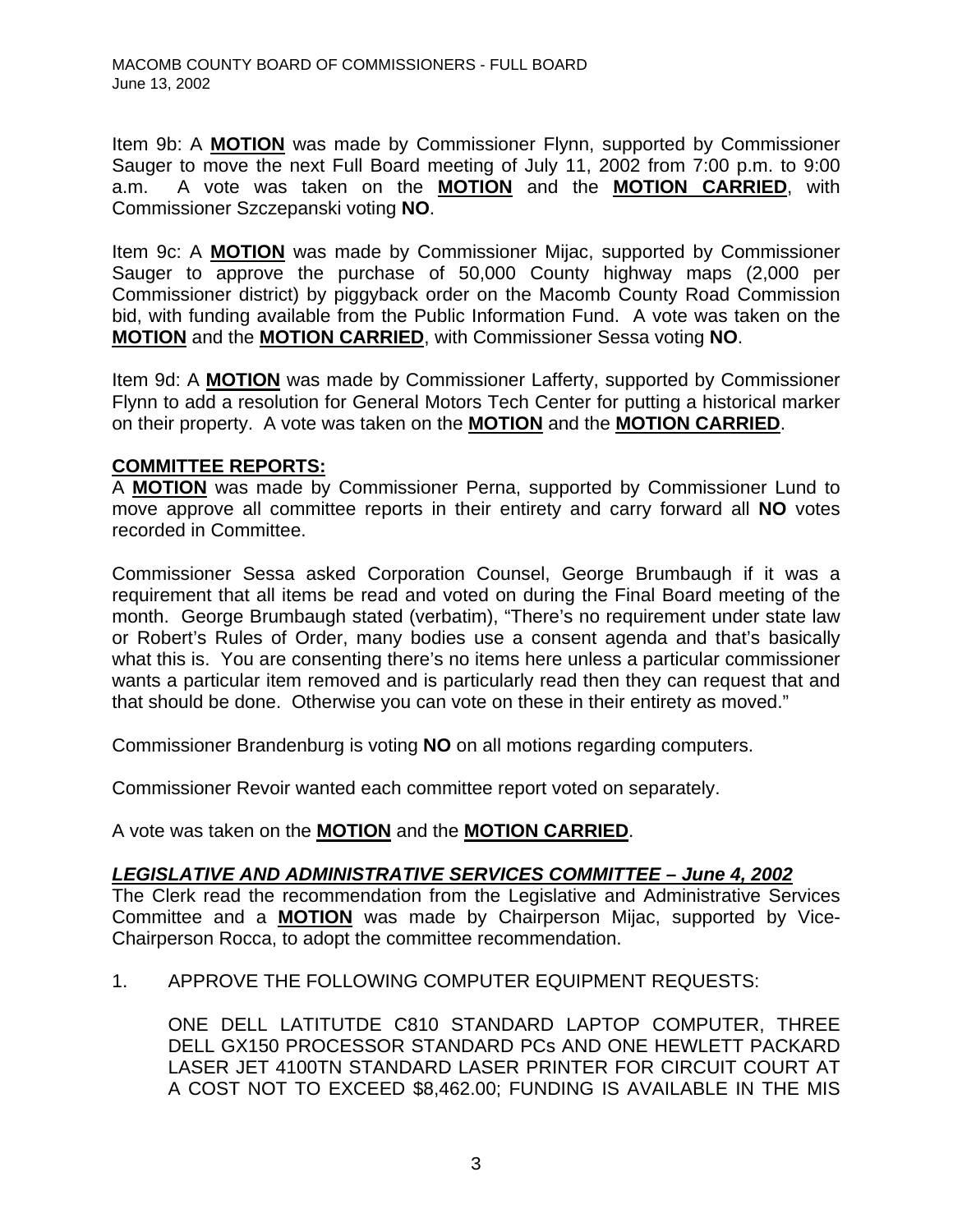CAPITAL ACCOUNT;

TWO DELL GX150 STANDARD PCs WITH MICROSOFT OFFICE SOFTWARE AND TWO DELL P1130, 21" MONITORS FOR FRIEND OF THE COURT AT A COST NOT TO EXCEED \$4,146.00; FUNDING IS AVAILABLE IN THE MIS CAPITAL ACCOUNT OF WHICH 67% IS REIMBURSABLE THROUGH THE STATE'S COOPERATIVE REIMBURSEMENT PROGRAM;

TWO CISCO SWITCHES FOR FRIEND OF THE COURT AT A COST NOT TO EXCEED \$7,196.00; FUNDING IS AVAILABLE IN THE MIS CAPITAL ACCOUNT OF WHICH 67% IS REIMBURSABLE THROUGH THE STATE'S COOPERATIVE REIMBURSEMENT PROGRAM;

416 GROUPWISE USER LICENSES TO EXPAND E-MAIL ACCESS FOR COUNTY EMPLOYEES AT A COST NOT TO EXCEED \$29,400.00; FUNDING IS AVAILABLE IN THE MIS CAPITAL ACCOUNT; AND

ONE PROXIMA X540 PROJECTOR AND CASE FOR MSU EXTENSION SERVICE AT A COST NOT TO EXCEED \$3,100.00; FUNDING IS AVAILABLE THROUGH THE FORD VISTEON GRANT.

2. APPROVE THE FOLLOWING CELLULAR TELEPHONE REQUESTS:

TWO CELLULAR PHONES FOR FRIEND OF THE COURT WITH A MONTHLY USAGE CHARGE OF \$39.98; FUNDING IS AVAILABLE IN THE FRIEND OF THE COURT TELEPHONE BUDGET;

EIGHT CELLULAR PHONES FOR MACOMB COUNTY COMMUNITY SERVICES DEPARTMENT AT A ONE-TIME COST OF \$720.00 AND A MONTHLY USAGE CHARGE OF \$119.68; FUNDING IS AVAILABLE FROM THE CSBG GRANT, FOR THE ONE-TIME COST, AND FROM THE SENIOR CITIZEN CHORE SERVCIES AND MACOMB FOOD PROGRAM/HOME PRESERVATION/ENERGY DIVISION GRANTS, FOR THE MONTHLY CHARGES;

THREE CELLULAR PHONES FOR THE MACOMB COUNTY PROSECUTING ATTORNEY, WITH A MONTHLY USAGE CHARGE OF \$59.97; FUNDING IS AVAILABLE IN THE PROSECUTING ATTORNEY TELEPHONE BUDGET;

FOUR CELLULAR PHONES FOR THE PURCHASING DEPARTMENT AT A ONE-TIME COST OF \$360.00 AND A MONTHLY USAGE CHARGE OF \$59.84; FUNDING IS AVAILABLE IN THE SHERIFF'S TELEPHONE OPERATING EXPENSE BUDGET; AND

THREE CELLULAR PHONES WITH TWO IN-CAR MOUNTS FOR THE SHERIFF'S DEPARTMENT AT A ONE-TIME COST OF \$796.00 AND A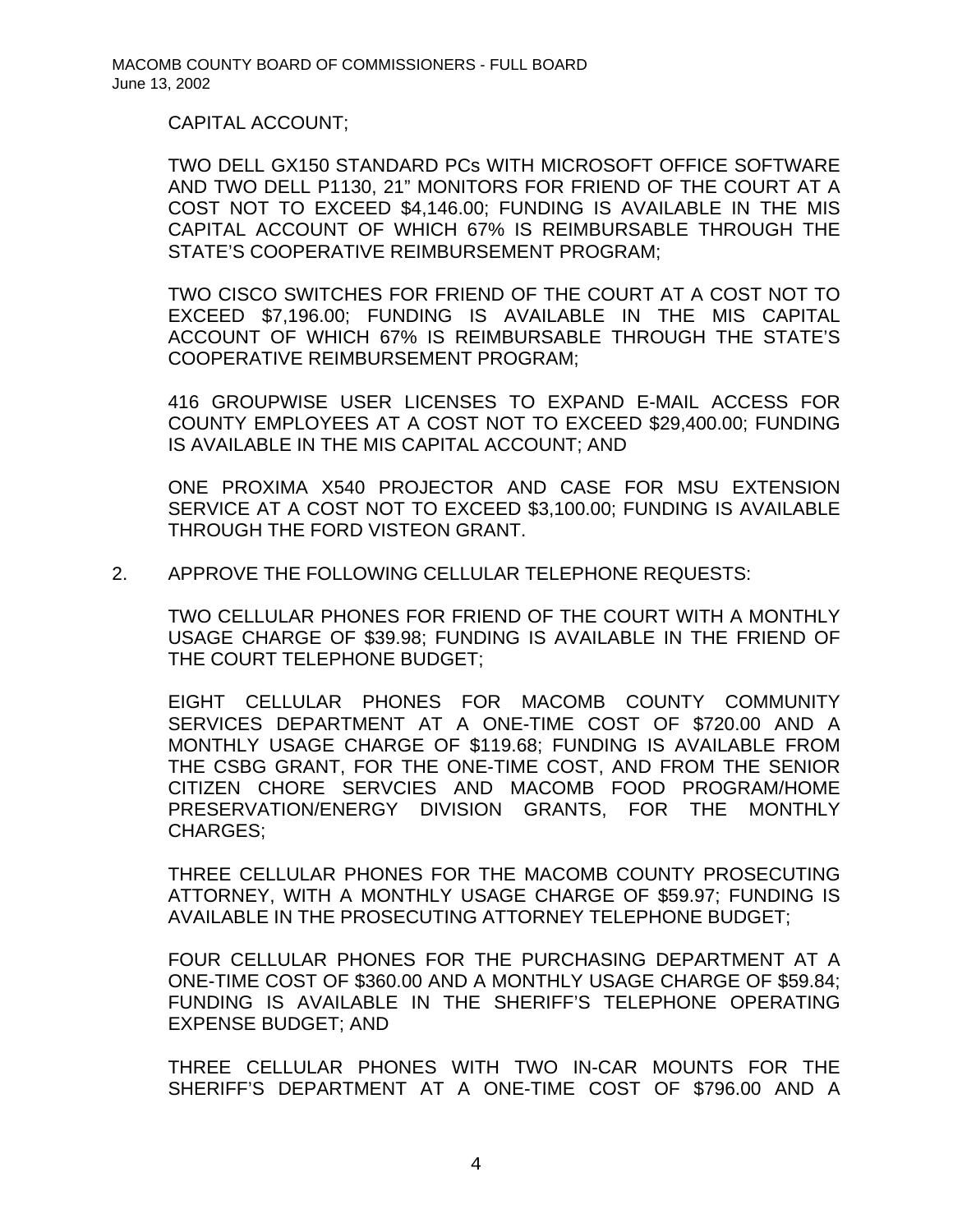> MONTHLY USAGE CHARGE OF \$32.00; FUNDING IS AVAILABLE IN THE SHERIFF'S TELEPHONE OPERATING EXPENSE BUDGET.

## **THE MOTION CARRIED.**

## *JUSTICE AND PUBLIC SAFETY COMMITTEE – June 5, 2002*

The Clerk read the recommendation from the Justice and Public Safety Committee and a **MOTION** was made by Chairperson DiMaria, supported by Vice-Chairperson Olshove, to adopt the committee recommendation.

- 1. DISTRIBUTE WIRELESS 911 FUNDS ACCORDING TO THE AMENDED E-911 PLAN (SCHEDULE "D").
- 2. ACCEPT HAZARD MITIGATION GRANT PROGRAM FUNDING UNDER DISASTER DECLARATION FEMA-1346-DR-MI FOR PROJECT A1346.51, PATNICK DRIVE HOME ELEVATIONS, IN THE AMOUNT OF \$280,000.00.
- 3. APPROVE AN EMERGENCY MANAGEMENT RESOLUTION AND AGREEMENT BETWEEN THE CITY OF EASTPOINTE AND MACOMB COUNTY FOR EMERGENCY MANAGEMENT RELATED ACTIVITIES.

## **THE MOTION CARRIED.**

### *HEALTH SERVICES COMMITTEE – June 5, 2002*

The Clerk read the recommendation from the Health Services Committee and a **MOTION** was made by Chairperson White, supported by Vice-Chairperson Haggerty, to adopt the committee recommendation.

- 1. ENDORSE THE PROPOSAL SUBMITTED BY A CONSORTIUM OF UNIVERSITIES AND AGENCIES ENTITLED "AN ENVIRONMENTAL MONITORING NETWORK FOR LAKE ST. CLAIR."
- 2. AUTHORIZE THE HEALTH DEPARTMENT TO CHARGE AN ADMINISTRATION FEE AND A VACCINE FEE BEGINNING JULY 1, 2002 WITH FEES ADJUSTED BASED ON MEDICAID REIMBURSEMENT RATES AND VACCINE COST.
- 3. AUTHORIZE THE HEALTH DEPARTMENT TO APPLY FOR A GRANT FROM THE WALMART CORPORATION FOR THE GOOD AND WELFARE OF THE MACOMB COUNTY ANIMAL SHELTER.
- 4. AUTHORIZE THE MACOMB COUNTY HEALTH DEPARTMENT TO RECEIVE \$5,000 TO COMPLETE BIOTERRORISM NEEDS ASSESSMENT IN CONJUNCTION WITH THE EMS AUTHORITY/BOARD.

# **THE MOTION CARRIED.**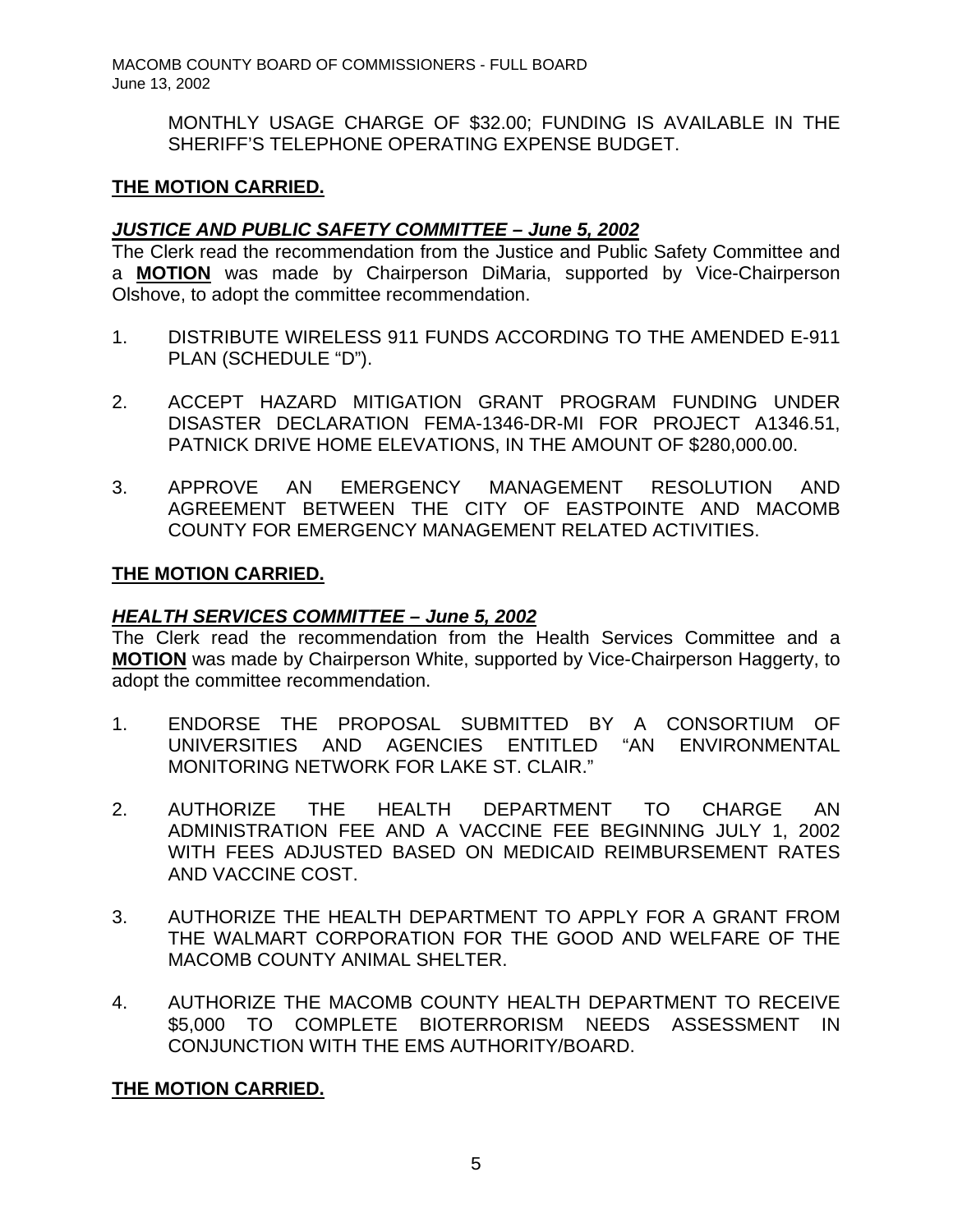## *OPERATIONAL SERVICES COMMITTEE – June 6, 2002*

The Clerk read the recommendations from the Operational Services Committee and a **MOTION** was made by Chairperson Hill, supported by Vice-Chairperson Lafferty, to adopt the committee recommendations.

1. TO RECOMMEND THAT THE BOARD OF COMMISSIONERS AUTHORIZE PAYMENT FOR THE WORK PERFORMED AS FOLLOWS:

| MARTHA T. BERRY RENOVATION | EDMUND LONDON & ASSOCIATES | \$8,946.67   |
|----------------------------|----------------------------|--------------|
| MARTHA T. BERRY RENOVATION | <b>ELLIS DON MICHIGAN</b>  | \$321,321.60 |
| CIRCUIT COURT BUILDING     | PROJECT CONTROL SYSTEMS    | \$685,110.60 |
| YOUTH HOME                 | PROJECT CONTROL SYSTEMS    | \$164.700.00 |
| COURT BUILDING RENOVATION  | <b>STRAT WOLD</b>          | \$2,106.27   |
| YOUTH HOME ADD. & REN.     | <b>WAKELY ASSOCIATES</b>   | \$10,663.52  |

FURTHER, FUNDS ARE AVAILABLE IN THE CAPITAL BUDGET.

2. CONCUR WITH THE FLEET MANAGER AND APPROVE THE PURCHASE AND INSTALLATION OF AN ARISTOCRAT CS125 REPLACEMENT DUMP BODY FROM NBC TRUCK EQUIPMENT (ROSEVILLE, MICHIGAN), IN THE AMOUNT OF \$5,498; FUNDS ARE AVAILABLE IN THE VEHICLE REPLACEMENT ACCOUNT.

### **THE MOTION CARRIED.**

### *COMMUNITY SERVICES COMMITTEE – June 7, 2002*

The Clerk read the recommendation from the Community Services Committee and a **MOTION** was made by Chairperson Brandenburg, supported by Vice-Chairperson Kennard, to adopt the committee recommendation.

- 3. AUTHORIZE MACOMB COUNTY COMMUNITY SERVICES AGENCY TO RECEIVE \$1,775,378 FROM THE AREA AGENCY ON AGING 1-B TO OPERATE THE SENIOR CITIZENS NUTRITION PROGRAM DURING FISCAL YEAR 2003.
- 4. AUTHORIZE MACOMB COUNTY COMMUNITY SERVICES AGENCY TO RECEIVE \$72,444 FROM THE AREA AGENCY ON AGING 1-B TO OPERATE THE SENIOR CITIZEN CHORE SERVICE PROGRAM DURING FISCAL YEAR 2003.
- 5. AUTHORIZE MACOMB COUNTY COMMUNITY SERIVCES AGENCY TO RECEIVE \$21,000 FROM THE AREA AGENCY ON AGING 1-B TO OPERATE THE HOME INJURY CONTROL PROGRAM DURING FISCAL YEAR 2003.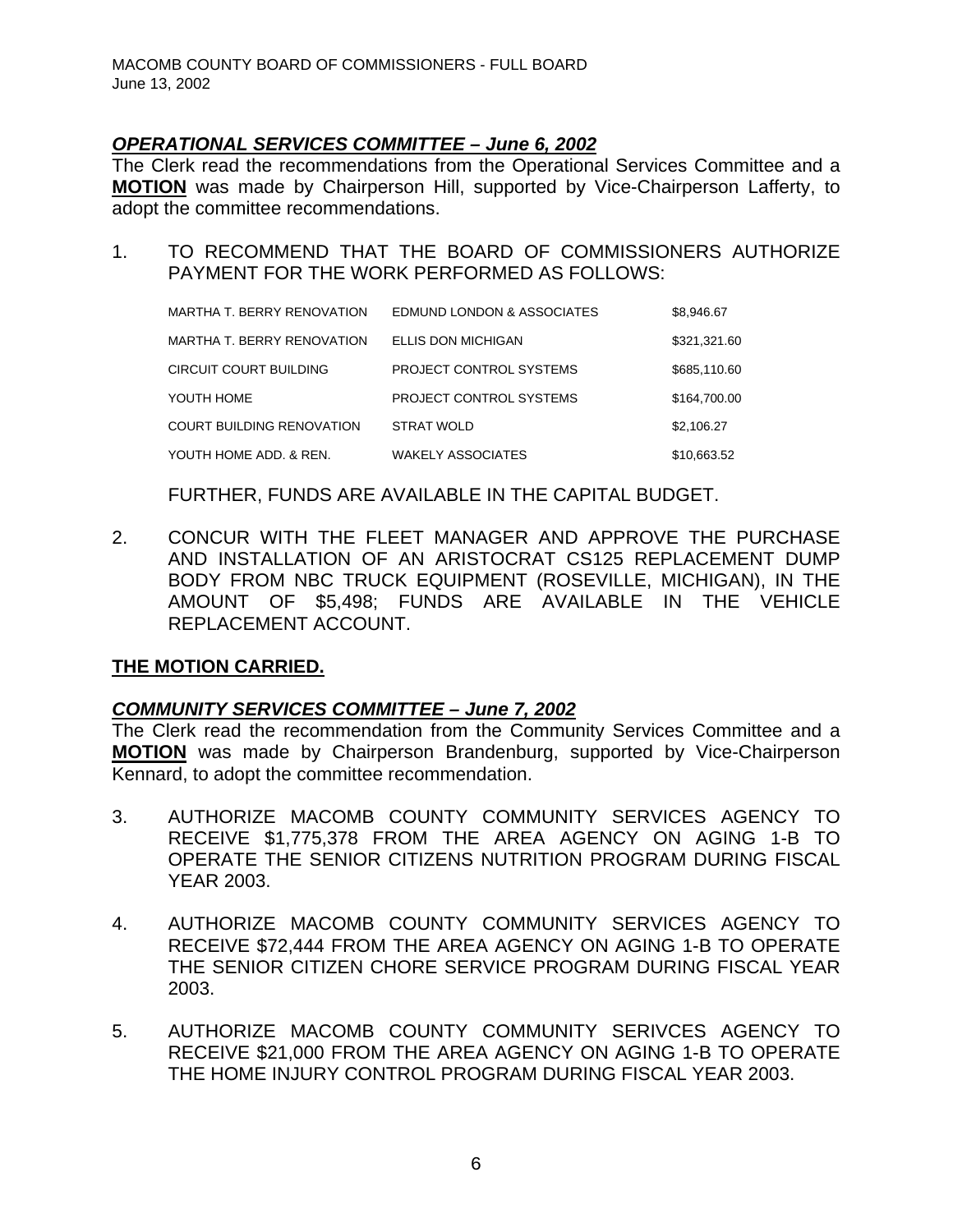6. AUTHORIZE THE MACOMB COUNTY COMMUNITY SERVICE AGENCY TO SUBMIT A HEAD START SUPPLEMENTAL TRANSPORTATION GRANT APPLICATION FROM 2002-2003.

## **THE MOTION CARRIED.**

## *PERSONNEL COMMITTEE – June 10, 2002*

The Clerk read the recommendation from the Personal Committee and a **MOTION** was made by Chairperson Liberato, supported by Vice-Chairperson Haggerty, to adopt the committee recommendation.

- 1. TO RECOMMEND THAT THE BOARD OF COMMISSIONERS RECONFIRM THE FOLLOWING VACANCIES:
	-
	- 2. TWO NURSES AIDES AND ANNOUNCED AT A MARTHA T. BERRY
	-
	- 4. ONE RESIDENT ACTIVITY AND RECREATION SUPERVISOR MARTHA T. BERRY<br>5. ONE CASE MANAGER MARIER MACOMB/ST. CLAIR
	-
	-
	-
	- 8. ONE FIELD INVESTIGATOR

1. ONE TYPIST CLERK III COMMUNITY CORRECTIONS 3. ONE LPN MARTHA T. BERRY MACOMB/ST. CLAIR EMPLOYMENT AND TRAINING AGENCY 6. ONE TYPIST CLERK I/II PROBATE COURT – WILLS AND ESTATES 7. ONE CORRECTIONS SERGEANT<br>8. ONE FIELD INVESTIGATOR<br>SHERIFF BRIEND OF THE COURT

- 2. APPROVE KATHY JORDON FOR THE POSITION OF DIRECTOR, MACOMB/ST. CLAIR EMPLOYMENT AND TRAINING AGENCY.
- 3. APPROVE THE RENEWAL OF INTERGOVERNMENTAL TRANSFER OF FUNCTIONS AND RESPONSIBILITIES CONTRACT BETWEEN THE COUNTY OF MACOMB, THE COUNTY OF ST. CLAIR AND THE MACOMB/ST. CLAIR WORKFORCE DEVELOPMENT BOARD.
- 4. APPROVE THE DEPARTMENT OF PLANNING AND ECONOMIC DEVELOPMENT'S REORGANIZATION PLAN.

### **THE MOTION CARRIED.**

### *BUDGET COMMITTEE – June 11, 2002*

The Clerk read the recommendations from the Budget Committee and a **MOTION** was made by Chairperson Brown supported by Vice-Chairperson Sauger to adopt the committee recommendations.

- 1. APPROVE THE ALLOCATION OF \$5,000.00 TO THE MACOMB COUNTY PROSECUTORS OFFICE TO ACQUIRE A WARRANT SOFTWARE PROGRAM; PROVIDED THAT CORPORATION COUNSEL REVIEWS THE COPYRIGHT OF THE VENDOR, DANIEL PETRELLA. FUNDING IS AVAILABLE IN THE 2002 CONTINGENCY ACCOUNT.
- 2. APPROVE THE RECLASSIFICATION OF ONE PART TIME GRANT FUNDED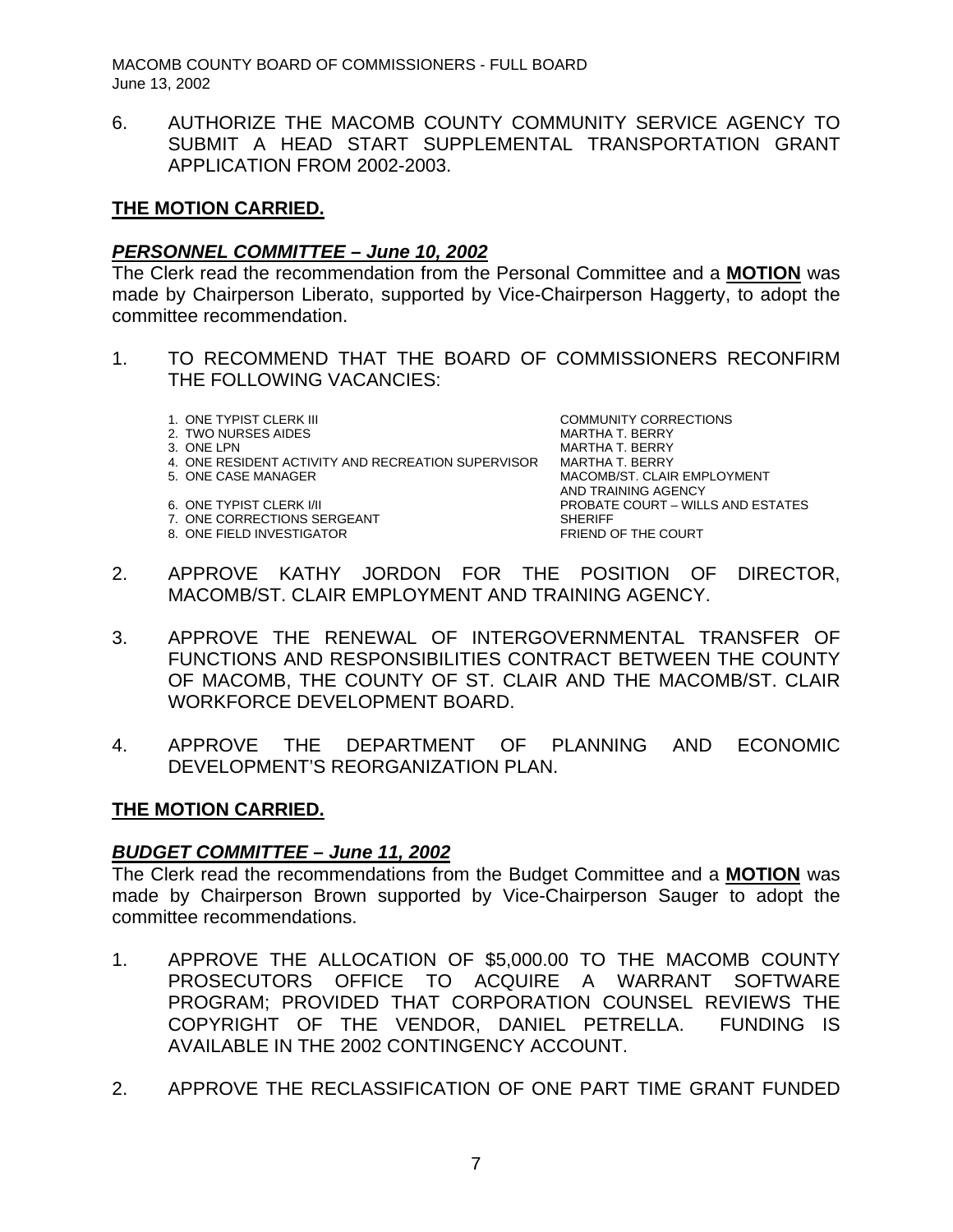ACCOUNT CLERK I/II POSITION TO FULL TIME. FUNDING FOR THE ADDITIONAL COST FROM PART TIME TO FULL TIME IS AVAILABLE IN THE UAW FORD VISTEON GRANT AT NO ADDITIONAL COST TO THE COUNTY.

- 3. APPROVE THE TRANSFER OF \$1.3 MILLION FROM THE PERSONNEL BUDGET TO THE EXPENDITURE OPERATING BUDGET WITHIN THE 2002 MARTHA T. BERRY MEDICAL CARE FACILITY BUDGET AS REQUESTED BY THE MARTHA T. BERRY DIRECTOR.
- 4. APPROVE THE REQUEST FOR A \$13,000.00 START-UP BUDGET FOR THE MACOMB COUNTY ECONOMIC DEVELOPMENT CORPORATION. FUNDING IS AVAILABLE IN THE 2002 CONTINGENCY ACCOUNT.
- 5. APPROVE THE AWARD OF BID #31-01 TO STRATEGIC DATA SYSTEMS (SDS) FOR THE PURPOSE OF DEVELOPING AN E-911 CENTERLINE/ADDRESS FILE AND COMPREHENSIVE CADASTRAL MAPPING SYSTEM AT A COST OF \$950,000.00; FUNDING IS AVAILABLE IN THE 911 WIRELESS ACCOUNT (\$145,000.00), COMMUNITY DEVELOPMENT BLOCK GRANT FUND (\$600,000.00) AND CAPITAL IMPROVEMENT FUND (\$205,000.00). FURTHER, THAT THE RFP BE ISSUED ON THE COST OF DEVELOPING A FOLLOW-UP PROGRAM REQUIRING THAT SIX MONTHS AFTER COMPLETION OF THE DATA BASE SYSTEM THAT STRATEGIC DATA SYSTEMS (SDS) AUDIT AND REVIEW THE PROGRAM TO DETERMINE IF THE PLANNING AND ECONOMIC DEVELOPMENT DEPARTMENT IS UP-TO-DATE.
- 6. APPROVE THE SUBMISSION OF THE RENEWAL GRANT APPLICATION FOR THE STREET LEVEL ENFORCEMENT TEAM FOR THE PERIOD OCTOBER 1, 2002 THROUGH SEPTEMBER 30, 2003 IN THE AMOUNT OF \$1,034,916.00; WITH THE COUNTY FUNDING OF \$590,240.00. FUNDING IS AVAILABLE IN THE 2002/2003 COUNTY BUDGET.

# **THE MOTION CARRIED.**

# *FINANCE COMMITTEE – June 12, 2002*

The Clerk read the recommendations from the Finance Committee and a **MOTION** was made by Chairperson Perna, supported by Vice-Chairperson Slinde, to adopt the committee recommendations.

- 1. APPROVE THE INTER-DEPARTMENTAL LINE ITEM BUDGET ADJUSTMENT AS SUBMITTED BY THE FINANCE DEPARTMENT.
- 2. APPROVE THE MONTHLY BILLS (WITH CORRECTIONS, DELETIONS AND/OR ADDENDA) AND AUTHORIZE PAYMENT; FURTHER, TO APPROVE THE PAYROLL FOR THE PERIODS MAY 10 AND 24, 2002, IN THE TOTAL AMOUNT OF \$8,375,329.67, WITH NECESSARY MODIFICATIONS OF THE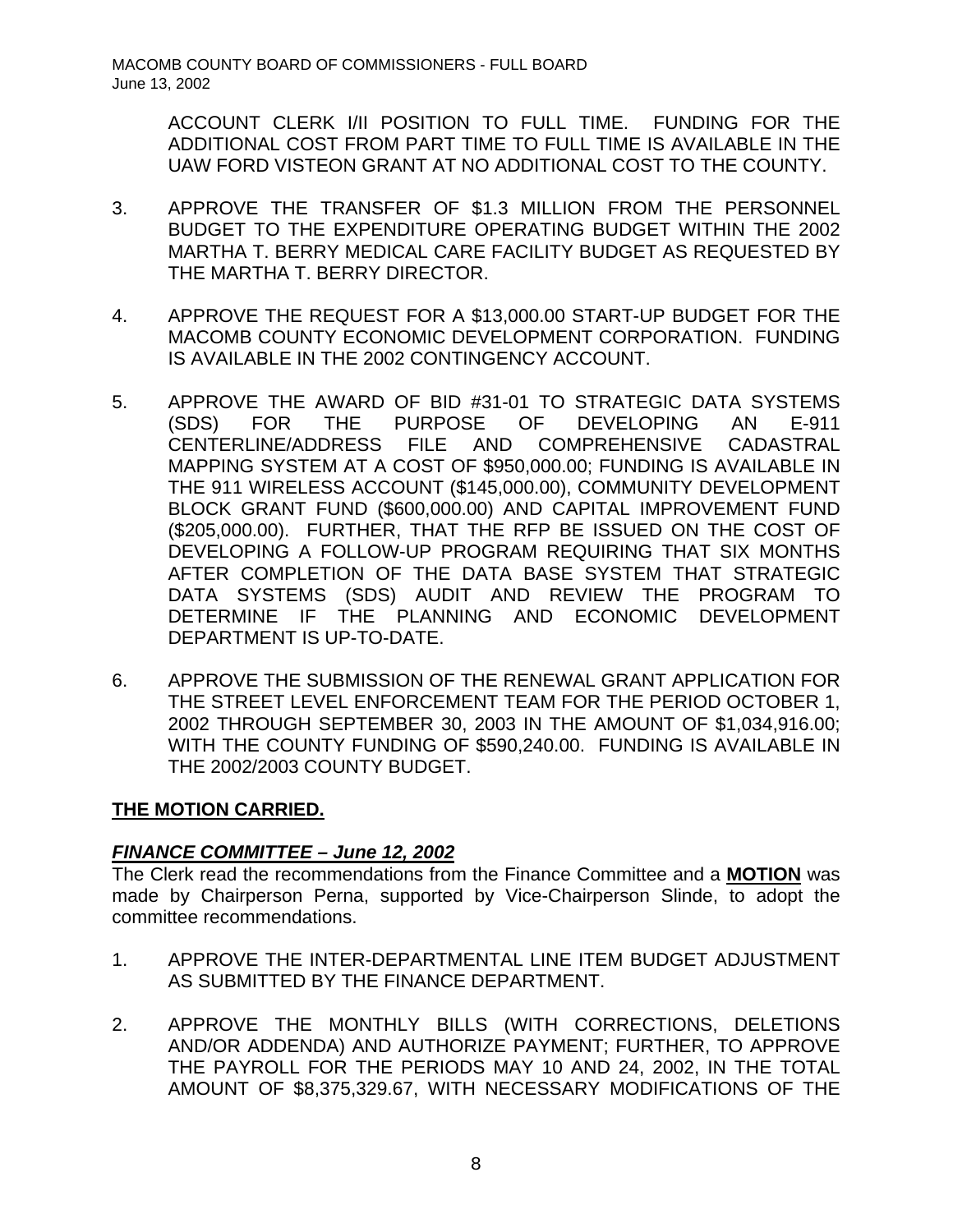### APPROPRIATONS.

3. APPROVE THE RECOMMENDATION FROM THE DIRECTOR OF RISK MANAGEMENT AND SAFETY DEAPRTMENT AND MARSH USA (COUNTY'S INSURANCE BROKER) AND ACCEPT OPTION I AND BIND OVER THE COUNTY'S JULY 1, 2002 PROPERTY AND CASUALTY INSURANCE POLICIES.

### **THE MOTION CARRIED.**

#### **RESOLUTIONS/TRIBUTES**

A **MOTION** was made by Commissioner Lafferty, supported by Commissioner Szczepanski, to adopt the Resolutions and Tributes in their entirety.

Commissioner Lund asked to separate Res. No. 02-69 which was **AMENDED** and presented at Full Board.

A vote was taken on the following:

- Res. No. 02-62 Commending Kaiser Elementary School  $-50<sup>th</sup>$  Anniversary (offered by Slinde; recommended by Health Services Committee on 6-5-02)
- Res. No. 02-63 Commending Gary Matsche, retirement as Superintendent of Fraser Public Schools (offered by White; recommended by Health Services Committee on 6-5-02)
- Res. No. 02-64 Commending Norman Birr, Sterling Heights City Planner, on being named Administrator of the Year (offered by Mijac; include DeSaele, Kolakowski, Rocca and Szczepanski; recommended by Budget Committee on 6-11-02)
- Res. No. 02-65 Commending the Honorable James Nowicki, Macomb County Probate Court Judge, upon his retirement (offered by Hertel on behalf of Board; recommended by Finance Committee on 6-12-02)
- Res. No. 02-66 Commending Kathy Childs, upon her graduation from Wayne State University (offered by DeSaele; recommended by Operational Services Committee on 6-6-02)
- Res. No. 02-67 Commending Dennis Karalis, retirement from City of Center Line after 30 years (offered by Sauger; recommended by Operational Services Committee on 6-6-02)
- Res. No. 02-68 Commending Dr. John Armstrong, retirement as Superintendent of L'Anse Creuse Public Schools (offered by Kennard; include Brandenburg, Hill and White; recommended by Budget Committee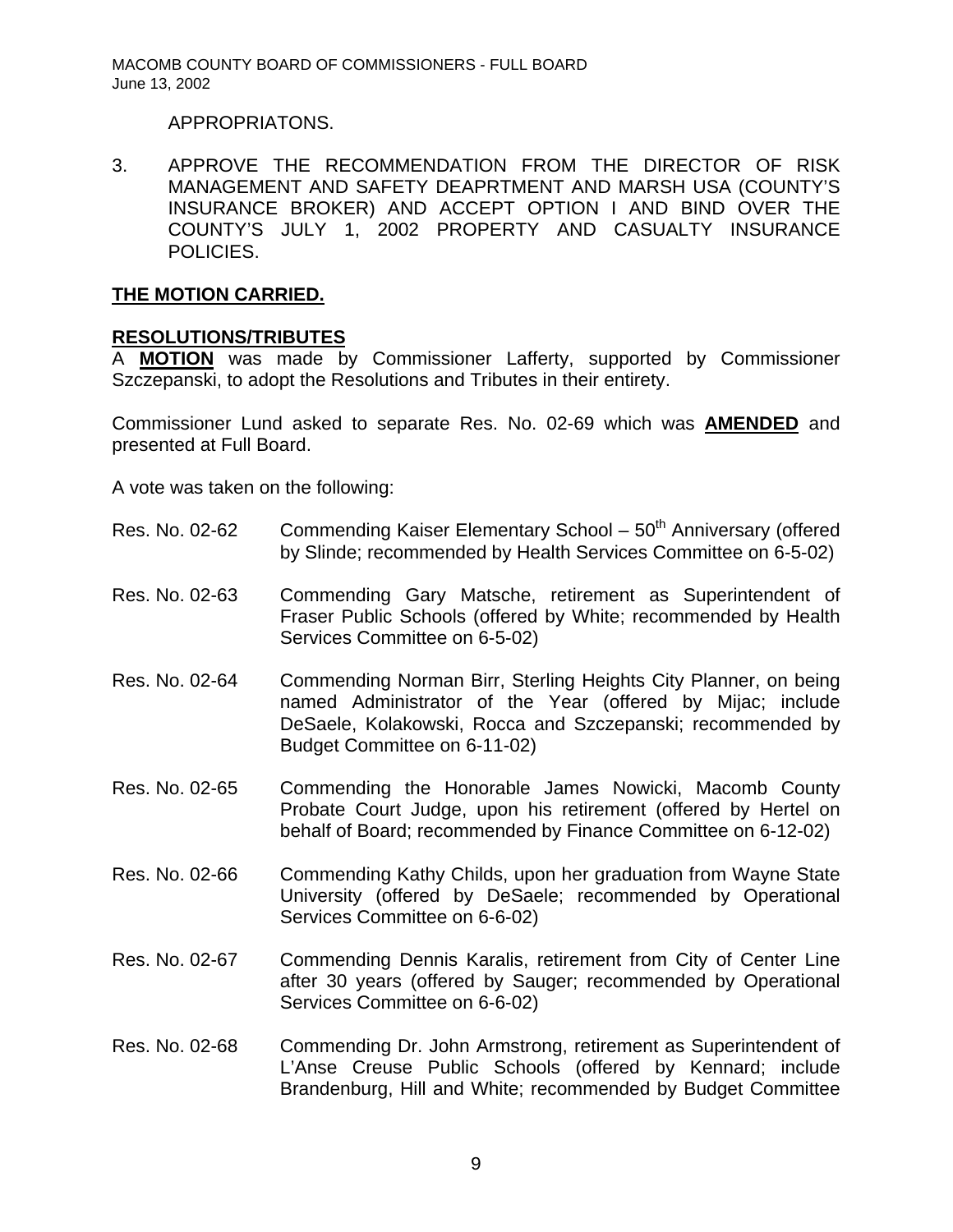on 6-11-02)

- Res. No. 02-70 Commending Edward McWilliams for receiving the Melvin Jones Fellow Award from Lions Club International (offered by Kennard; recommended by Finance Committee on 6-12-02)
- Res. No. 02-71 Honoring General Motors Tech Center for putting a historical marker on their property (offered at Full Board by Commissioner Lafferty on behalf of all Warren Board of Commissioners)

#### **THE MOTION CARRIED.**

#### **SEPARATED RESOLUTION**

Res. No. 02-69 Opposing State Revenue Sharing Cuts for Macomb County (recommended by Budget Committee on 6-11-02)

A vote was taken on this **AMENDED RESOLUTION** and the **RESOLUTION CARRIED**, with Commissioner Lund voting **NO**.

#### **NEW BUSINESS**

Commissioner Sauger said that there was a Blood Drive in Center Line and 160 people donated and came from all over the County. He also introduced Sue Doherty to the Board of Commissioners.

#### **PUBLIC PARTICIPATION**

No Public Participation.

#### **ROLL CALL ATTENDANCE**

| Ralph A. Liberato       | District 1  |
|-------------------------|-------------|
| <b>Marvin Sauger</b>    | District 2  |
| Phillip A. DiMaria      | District 3  |
| Jonathan Lafferty       | District 4  |
| <b>Dennis Olshove</b>   | District 5  |
| Joan Flynn              | District 6  |
| Sue Rocca               | District 7  |
| Diana J. Kolakowski     | District 8  |
| Robert Mijac            | District 9  |
| <b>Philis DeSaele</b>   | District 10 |
| Ed Szczepanski          | District 11 |
| Peter J. Lund           | District 12 |
| Don Brown               | District 13 |
| Nicholyn A. Brandenburg | District 15 |
| William Revoir          | District 16 |
| Bobby L. Hill           | District 17 |
| Michael C. Sessa        | District 18 |
| James M. Perna          | District 19 |